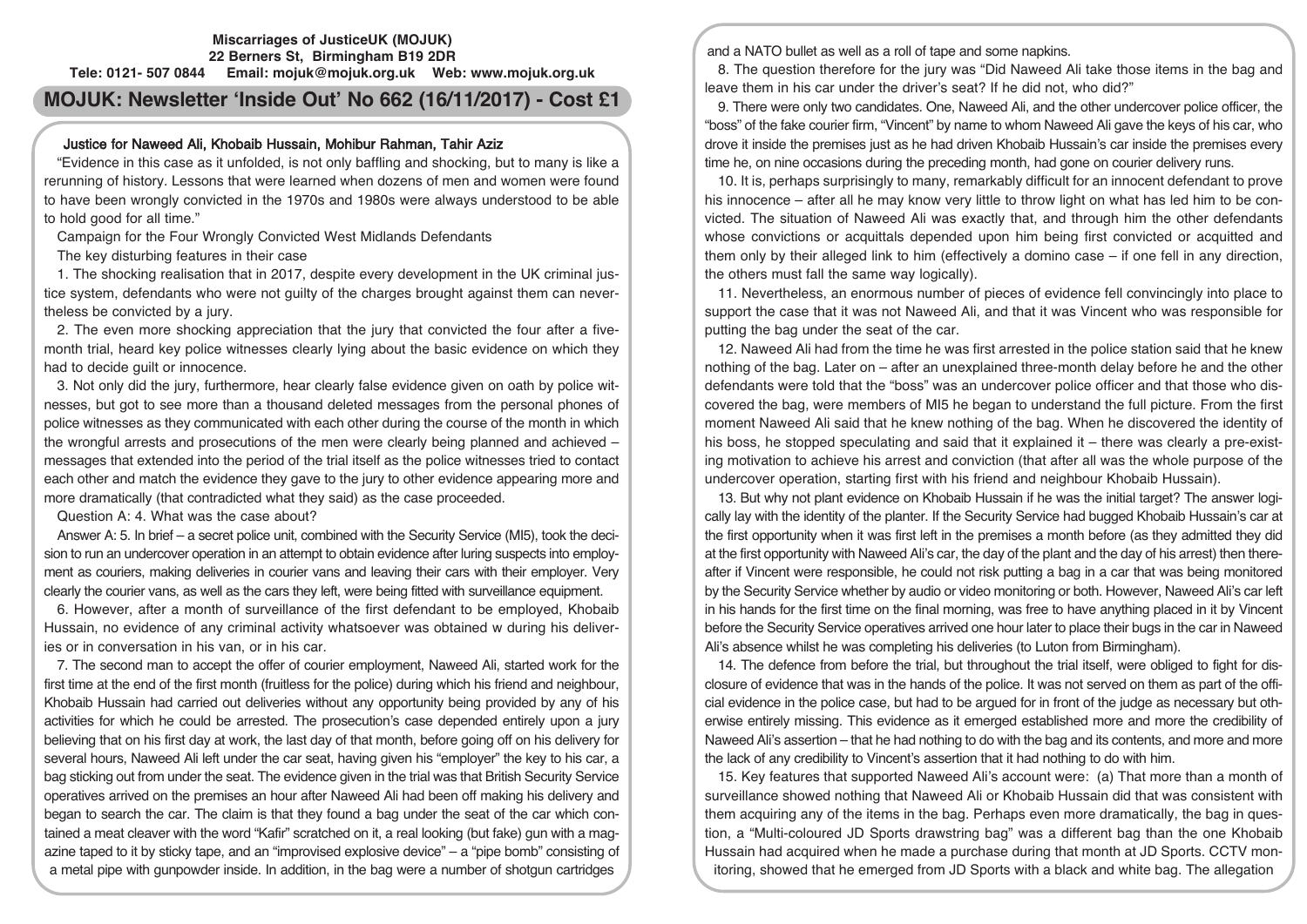that Khobaib Hussain was seen by Vincent with a multi-coloured bag became a feature of a key document – Vincent's notebook that Vincent insisted he had filled in as a daily record in the course of the month that Khobaib Hussain had been employed by him.

(b) But other than Vincent's uncorroborated retrospective claim, no surveillance including his actual purchasing at JD Sports, showed Khobaib Hussain with such a bag.

(c) A second piece of "evidence" to link Khobaib Hussain with what was in the car found its way to the surface only in the second half of the trial. It was always a mystery why a fake gun would have a magazine taped to it with sticky tape and why a roll of sticky tape and some napkins might be in the bag as well. Why would anyone tape a magazine without meaning to a fake gun? The answer came late in the trial. The prosecution re-ran its forensic tests on DNA evidence suspected to have adhered to the roll of sticky tape previously. This time, a re-run with new methods showed a dramatic development – Khobaib Hussain's DNA was on the sticky tape. The defence conducted their own tests, took DNA samples from Khobaib Hussain's family, and came up with an even more astonishing fact – the DNA was predominantly that of Khobaib Hussain's sister.

16. Working through the logic of the DNA, it would more convincingly establish what the defence were saying than the prosecution. The car that Khobaib Hussain drove each day and left with Vincent was a car he shared with his sister. She gave evidence that she regularly left napkins in the glove compartment of the car. If the man who parked the car in his premises, Vincent, on each occasion it was left there needed to find a way to plant a sample of DNA, what opportunities might there have been to take a napkin from within the car, scrub it around the steering wheel, and rub it on to a roll of sticky tape? The difficulty for the prosecution was that in fact what was left on the sticky tape was really the wrong DNA – primarily that of Khobaib Hussain's sister.

17. The defence case in consequence, could regard itself as being massively supported by this evidence – whoever was aware no doubt by surveillance, that Khobaib Hussain had gone into JD Sports – they got the wrong bag. The multi-coloured bag was a one month promotional bag which someone going in to get themselves a sample would have been given, but Khobaib Hussain had in fact walked out with a black and white bag being given to him it seems in error rather than the month long promotional bag. The wrong bag and the wrong DNA were compelling positive features of the defence case.

18. The lack of any surveillance, the lack of acquisition of any items in the bag or even opportunity to have done so were compelling aspects too. But even more extraordinarily, came the revelations once the police phones were seized during the trial, after it emerged accidentally that text messages had been deleted but were retrievable - and should be ordered to be retrieved by the court, said the defence, once Vincent began to reveal the extent to which his evidence was being discussed with other officers whilst he was a witness in court in breach of every directive.

19. The text messages showed that Vincent was predicting every aspect of the evidence before it was "found" by the Security Service witnesses or analysed by experts. He described to others the contents of the JD Sports bag before they had been identified – to his supervisor and described the firearm as a "Beretta air pistol" at a time when all other witnesses had described it to be a real self-loading pistol. It was not discovered to be an air pistol until a firearms expert identified it as such later that evening and considerably after Vincent's description.

20. He was able too to describe the JD Sports bag before it had been removed from the car – the photographs taken by MI5 officers at their search showed that the JD Sports logo was not visible.

21. He predicted to an MI5 officer that something would be recovered from a search from

the defendants' cars.

22. Frantic text messages from Vincent to his supervisor before the "find" to try and ensure that the MI5 search was "evidential" rather than "intelligence only". And Vincent handled the bag with a claimed improvised explosive device inside it despite having been told to evacuate the building and after the Bomb Disposal Squad had been alerted (undoubtedly a forceful reason being that he did so because only he knew that the device was not viable  $-$  it was not).

23. He further sent text messages to say, "It's a sticky tape story" attached to a winking emoji months in advance of the evidence that emerged during the prosecution case of Khobaib Hussain's DNA (albeit the more significant percentage his sister's).

24. And the level of concern amongst the 2 key undercover officers reflected in the messages echoed the kind of concern of guilty men – after the arrests – "cud u check wi BSS that the tec they fitted in Naweed Ali's car isn't running/recording and wont have been wen we were in unit earlier etc.? Thanx"

25. Or the multiple occasions on which officers were communicating with each other during the course of giving evidence, meeting in bars near the Old Bailey or in lay bys of hotels on motorways to discuss the case. Clearly honest officers, such as one undercover officer Haji was sent away from the scene inexplicably on a bogus enterprise long before the "find", Haji being told that "Something had developed" long before it had.

26. How could a jury have concluded (as they were directed by the judge) that the four defendants were only guilty if they were satisfied that the bag and its contents had not been planted by the police?

Question B: 27. How could it even come about that a jury's verdict could fly in the face of the evidence it heard?

Answer B: 28. The four defendants are all appealing on detailed grounds of appeal argued, as they must be, on the basis of errors of law. It is not enough for an appeal to be successful to be able to assert convincingly, as the defence believe they could and still can, that the jury's verdict was wrong.

29. The grounds of appeal therefore are focussed on errors in the trial process. Some of these errors perhaps help to explain the convictions. The first was the refusal of the judge to discharge the jury after the terrorist attack on Westminster Bridge on the 22nd March 2017, just as the trial was beginning. The defence argued that the sheer horror of such a circumstance would inevitably have an impact upon a jury. The circumstances of the trial were exceptional; there had not been an attack on civilians in London since 2005. The impact of events (which took place so close to the court) must have been immediate, personal and emotive. The defence argued at the time that the circumstances were fast developing and that it was impossible for the court to assess properly the impact of the events and coverage of those events when new information was unfolding on an hourly basis.

30. The judge ruled nevertheless that the defendants could have a fair trial in the heightened climate surrounding the events in Westminster – necessarily, in a case where the defence was that police had fabricated evidence required a full bloodied criticism of the conduct of the police and Security Services at a time when both were being extensively praised as heroes and where a policeman had been killed in a terrorist attack.

31. Following the judge's ruling there were three further terrorist attacks during the course of the trial – the attack on the Ariana Grande concert in Manchester, the London Bridge attack, the attack near the Finsbury Park Mosque. The defence believe that the individual and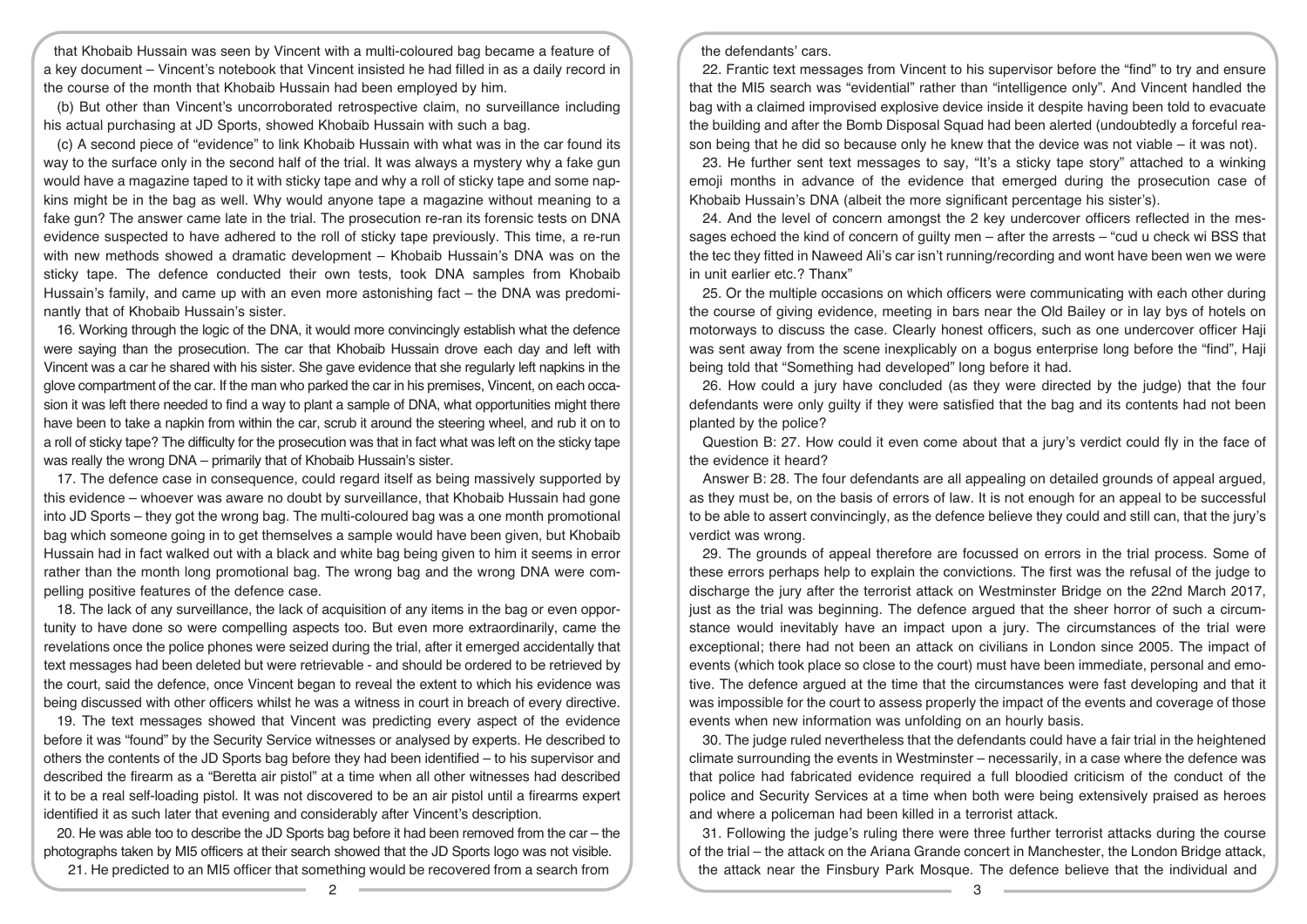cumulative attacks must have created a pressure upon the jury to convict and "not let the defendants go, for fear of a future attack" despite the evidence.

32. Secondly, the undercover police and Security Service witnesses enjoy a unique protection, that of anonymity. Not only are their identities allowed to be never made known, but nothing about their careers or their personal circumstances is available to be checked. In this case, the consequences were potentially extraordinary; in the midst of the trial, inadvertently, a deleted text message showed one officer congratulating Vincent on a photograph of him with a blunderbuss. By separate accidental revelations, Vincent was very clearly a firearms buff, with undoubted access to a shotgun licence. A critical revelation where shotgun cartridges (hard to obtain without a licence) were a key feature of the contents of the JD Sports bag. But no further enquiries were permitted. No search of his premises took place or was permitted. Despite clear perjury on a critically important aspect of the case (his notebook) could be progressed. His notebook, which he stated was written day by day in the month in which Khobaib Hussain was making deliveries, was proven to be no such thing (he had made some significant mistakes and got dates in the wrong order which could never have been written contemporaneously).

33. The re-writing of police notebooks was the reason why many convictions in the past were overturned lock, stock and barrel – the six wrongly convicted men of the Birmingham Pub bombings, the four wrongly convicted defendants of the Guildford Pub bombings, the three defendants wrongly convicted of the murder of PC Blakelock in Tottenham and multiple numbers of wrongly convicted defendants at the hands of the disbanded West Midlands Serious Crime Squad. Falsifying notebooks is a criminal act and in those cases, once discovered, had involved the immediate suspension of the police officers concerned, and enquiries set up by outside police forces. No such enquiries took place; the trial continued and Vincent was permitted to retain his blanket anonymity.

34. The defence will therefore argue in the appeals that the permission to continue anonymity created an irreparable injustice, an inability for the defence to enjoy, as they are guaranteed under the Human Rights Act to enjoy, an equal position with the prosecution.

35. There is of course massive inequality between a sole defendant who faces trial (in particular from prison) and the resources of the state in prosecuting him.

36. What is remarkable in this case, is even despite the lack of resources of the defence and lack of any ability to overcome barriers to investigation, nevertheless an avalanche of material damning to the prosecution case came to light. The question is if what was revealed, with so much effort, and so grudgingly, what more must there inevitably be or have been if an independent investigation had taken place?

37. The police officer in charge of the investigation itself (after the claimed "discovery" by Vincent and the Security Service) answered the question as to whether he had investigated at all the question of the police having "planted" the bag and the evidence. His answer in relation to investigating Vincent as an undercover officer, was that as a policeman Vincent had taken an oath, and investigation of him would therefore not be appropriate or necessary.

38. This approach and in the face of the evidence in this case as it unfolded, is not only baffling and shocking, but to many is like a rerunning of history. Lessons that were learned when dozens of men and women were found to have been wrongly convicted in the 1970s and 1980s were always understood to be able to hold good for all time. The defendants acknowledge that the jury considered other evidence that undoubtedly affected them and that that evidence was the responsibility entirely of the defendants themselves. Two, Naweed Ali and Khobaib Hussain, had been convicted years earlier of having travelled to Pakistan with the

idea of attending a training camp. They were young, they had been encouraged to do so, and within two days of arrival in Pakistan they had spoken to their families and promptly come back home. They have been prosecuted, admitted their guilt, and served time in prison as punishment. (Mohibur Rahman had also spent time in prison accused of possession of a publication with terrorist content.) Furthermore, on a number of occasions the defendants by their behaviour clearly showed that they were avoiding surveillance interest by the authorities – two, Naweed Ali and Mohibur Rahman, explained this behaviour as having been triggered by unwelcome approaches by MI5 to recruit them as informants and their interests, exemplified by messages and data on their telephones, were in the world of engagement in armed conflicts involving Islam. The men all were inevitably "the usual suspects". As the police who targeted them undoubtedly thought, they might well be most likely to be engaged in activity dangerous to society. But they were not.

39. It is easy to understand that juries can take a wrong decision if consciously or unconsciously they are struggling with the complexities posed by being jurors in a criminal trial in the circumstances in which this trial was conducted. Many of the historic cases of what came to be finally understood to be wrongful convictions were brought about in almost identical circumstances. Overturning those convictions was for each a task of monumental difficulty – in the case of some more than 16, and in the case of one, 18 years. An understanding however that terrible mistakes can happen is a necessary appreciation to move forward for these defendants now. Letters of Support/Solidarity to:

Mohibur Rahman: A3480AZ, HMP Full Sutton, Stamford Bridge, YO4 1PS Tahir Aziz:A8301DV, HMP Whitemoor, Long Hill Road, March, PE15 0PR Naweed Ali:A0531CJ, HMP Frankland, Brasside, DH1 5YD Khobaib Hussain:A0537CJ, HMP Long Lartin, South Littleton, Evesham, WR11 8TZ

## Court Delivers "Hooded Men" Judgment

Mr Justice Maguire, sitting in the High Court in Belfast, Friday 27th October 2017, quashed the Police Service of Northern Ireland (PSNI) decision not to take further steps to investigate the question of identifying and, if appropriate, prosecuting those responsible for criminal acts during the interrogation of the "hooded men". The proceedings were triggered by the PSNI's decision in 2014 that there is no evidence to warrant an investigation into the allegation that the UK Government authorised the use of torture in NI in 1971. The applicants are Francis McGuigan (one of the "hooded men") and Mary McKenna, the daughter of Sean McKenna deceased, another of the hooded men. As well as seeking a judicial review of the PSNI's decision, the applicants also challenged decisions of the Chief Constable, the Department of Justice and the Northern Ireland Office ("the respondents") as constituting a continuing failure to order and ensure a full, independent and effective investigation into torture at the hands of the UK Government and/or its agents in compliance with Articles 2 and 3 of the Convention, common law and customary international law.

Background: In August 1971, the Northern Ireland Government, following a meeting in London between the NI and UK Governments, concluded that it was necessary to introduce a policy of detention and internment of persons suspected of serious terrorist activities. The target of the policy was the IRA and in the period leading up to the introduction of internment the RUC, in consultation with the British Army, prepared lists of persons to be arrested. The first internment operation, "Operation Demetrius", began at 4 am on 9 August 1971 and led to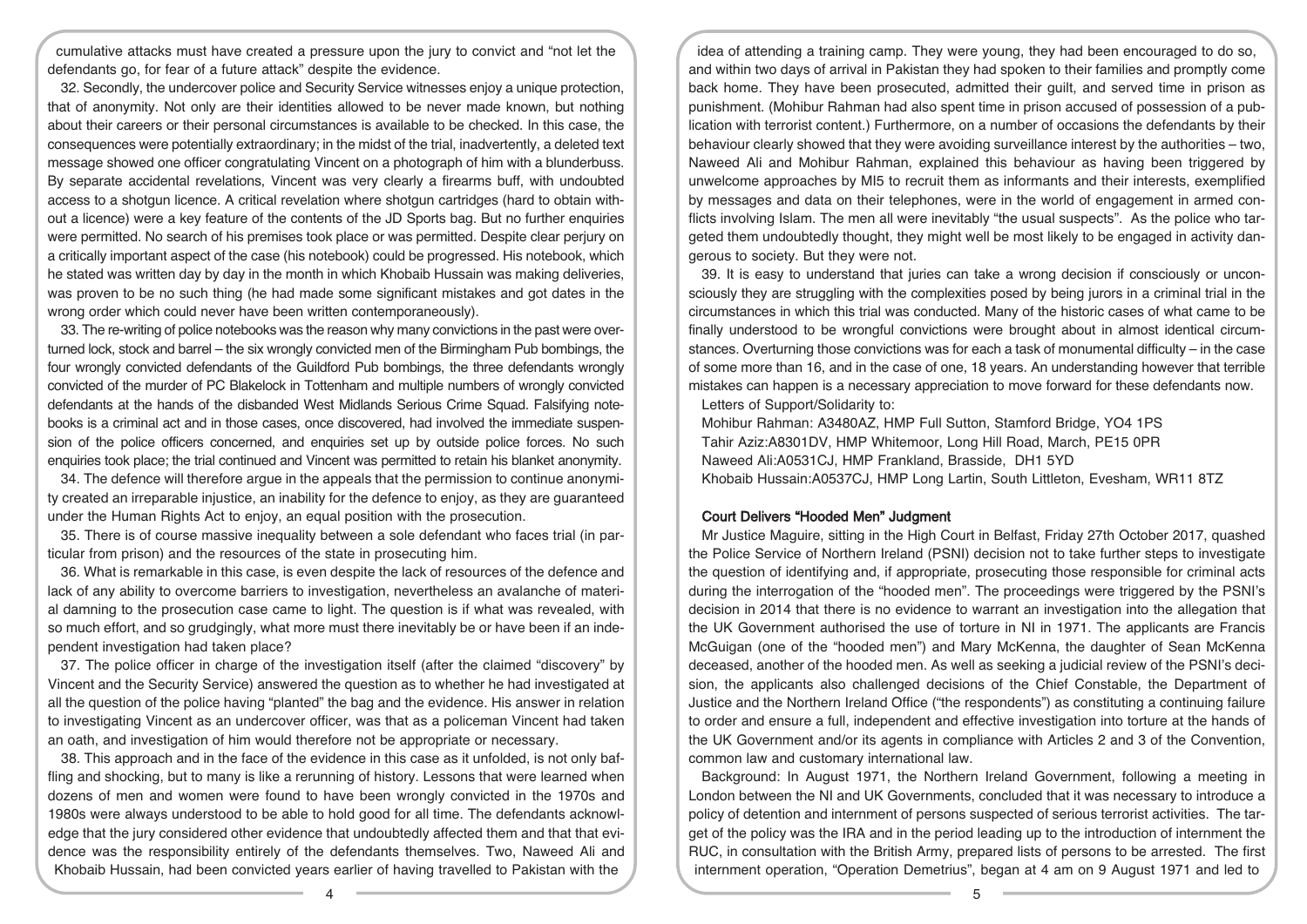the arrest of some 350 people. Of these, 12 men were taken to a British Army facility for "interrogation in depth" which took place between 11 and 17 August 1971. Arrests continued to be made and in October 1971, two further men were selected to undergo in-depth interrogation which took place between 11 and 18 October 1971.

The decision to conduct deep interrogation was said to have been made by the NI Government in concurrence with the UK Government. The deep interrogation process involved five techniques: prolonged hooding, subjection to continuous loud noise, sleep deprivation, deprivation of food and water, and the maintenance of stress positions over long periods of time. The British Army had been requested in March 1971 to provide advice to the NI authorities about the establishment of an interrogation centre and the British Military's English Intelligence Centre provided training to members of the RUC at a seminar in April 1971. The techniques had been used in numerous former British colonies. Military Standing Orders were drawn up to govern the operation of the interrogation centre and the conduct of the interrogations and specific orders were given to ensure that the interrogations were conducted in accordance with Joint Intelligence Directive JIC 65(15).

Within a few days of Operation Demetrius, there were allegations by and on behalf of those detained of physical brutality and ill-treatment. On 31 August 1971, the UK Home Secretary, Reginald Maudling, appointed a Committee of Inquiry under the chairmanship of Sir Edmund Compton ("the Compton Inquiry") to investigate the allegations of ill-treatment. It found that the in-depth interrogation by means of a combination of the five techniques constituted physical ill-treatment but not brutality. The Committee did not examine who authorised the use of the techniques. Nor did it explore issues relating to the identification or punishment of those responsible for what occurred.

On 16 and 17 November 1971, the Home Secretary told the House of Commons that there was no evidence of "physical brutality or torture" and announced the establishment of a further committee, chaired by Lord Parker ("the Parker Inquiry"), to explore whether a policy change was required. During this debate, the Secretary of State for Defence was asked whether ministers at Westminster knew that in-depth interrogation was taking place. He said "the formal authorisation to remove certain detainees to the interrogation centre was necessarily given by the Northern Ireland Minister for Home Affairs, with the knowledge and concurrence of Her Majesty's Government. Ministers knew that the interrogation would be conducted within the guidelines laid down in 1965 and 1967 and that the methods would be the same has had been used on numerous occasions in the past".

The majority Parker Inquiry team concluded that the application of the techniques, subject to recommended safeguards against excessive use, need not be ruled out on moral grounds and that they could be used in limited circumstances and with the express authorisation of a Minister. The majority also did not make any express findings on whether or not the use of the techniques had been authorised in advance by a UK Minister. However, both majority and minority reports acknowledged that some, if not all, of the techniques in use involved unlawfulness and the possible commission of criminal offences.

The Parker report was published and debated in Parliament on 2 March 1972 and on the same day the Prime Minister stated that the techniques would not be used in future as an aid to interrogation. He further stated that if a Government did decide that additional techniques were required for interrogation, they would probably have to come to the House of Commons to ask for the requisite powers. All 14 men who were subjected to the deep interrogation

methods brought civil claims for damages directed against Ministers. These were settled and compensation of between £10,000 to £25,000 was awarded.

On 16 December 1971, the Irish Government submitted an application to the European Commission for Human Rights against the UK ("the Ireland-UK inter-State case") on the grounds that the persons detained were subjected to treatment in breach of Article 3 carried out by the security forces of the UK, that their treatment constituted an administrative practice and a continued series of executive acts exposing a section or sections of the population to torture or inhuman and degrading treatment. Insofar as the case involved the issue of deep interrogation it centred on the question of the substantive breach of the requirements of Article 3 ECHR, including the issue of whether the State was engaging in an administrative practice. The overall issues were subjected to careful consideration and evidence taking, albeit on a limited scale. Ultimately, the UK Government conceded the administrative practice point but contested the issue of the impact of deep interrogation on the mental health of the individuals.

Conclusions: The Court quashed the decision made on behalf of the PSNI in October 2014 not to take further steps to investigate the question of identifying and, if appropriate, prosecute those responsible for criminal acts. The Court said this means that the question should be revisited but did not prescribe how the issue should be taken forward. The Court dismissed all other grounds of judicial review against the respondents.

### Violence and Self-Harm in UK Prisons Continue to Surge

Holly Watt, Guardian: Violence in prisons has increased to record levels, according to new figures released by the Ministry of Justice, with 27,193 incidents of assault and serious assault in the year to June 2017. Over the same period, there were 41,103 incidents of self-harm, with a rise of 10% in April, May and June compared with the previous quarter. In women's institutions, there were almost twice as many incidents of self-harm as there were prisoners. The number of assaults on prison staff rose by 25% in a year, up to 7,437 in the period leading up to June. Of the attacks on prison staff, 798 were serious assaults.

Richard Burgon, the shadow justice secretary, said violence in prisons had to be resolved by changes to the justice and prison systems. He said: "Once again we see how Conservatives' cuts are creating a crisis in our prisons. Every few months we get a new record for the number of assaults, as the government's slashing of prisons budgets and staff bites. It's scandalous that we now have an assault every 20 minutes in our prisons. Government policies that have led to severe overcrowding and cutting more than 6,000 prison officers are squarely to blame for this situation. Yet one in three prisons suffered further cuts in officer numbers in the first six months of this year alone."

Ed Davey, the Liberal Democrat home affairs spokesman, said the justice system needed to be reformed urgently to avoid "locking up people on useless short-term sentences". He said: "Our prisons are fit to bursting and this is leading to horrific incidents of self-harm and violence. The government's inability to get a grip on this issue is condemning prisoners and staff alike to suffer in miserable conditions, creating a vicious cycle."

In response to the figures, David Lidington said that the government was investing to enable prison officers to manage violence. The justice secretary said he was "determined to give officers the tools they need to manage violent offenders – investing £2m in body-worn cameras which will act as a visible deterrent against violence and assist with prosecutions, as well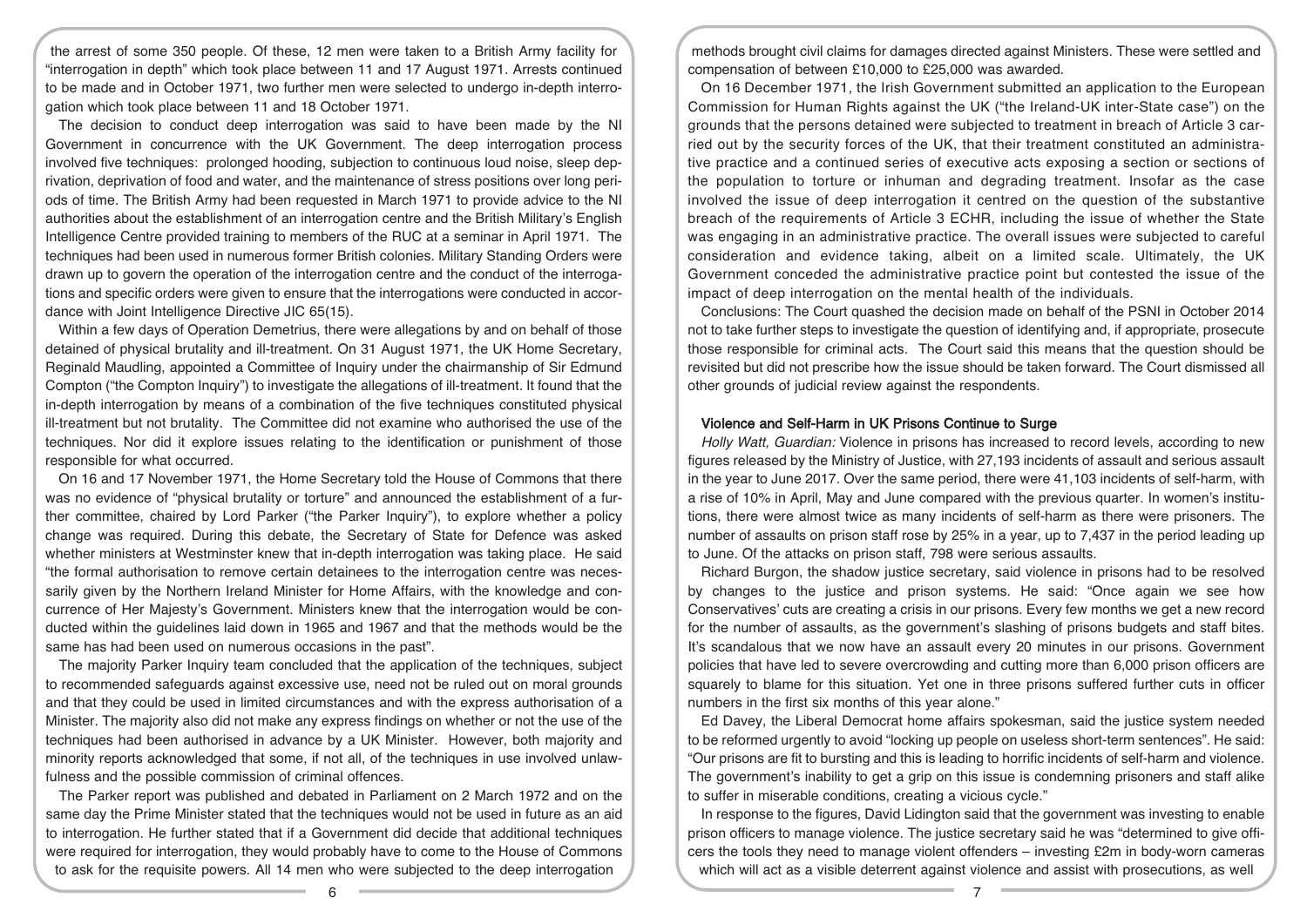as introducing new style handcuffs and piloting Pava incapacitant spray".

Frances Crook, chief executive of the Howard League for Penal Reform, said "increased weaponry" for prison officers would not solve the problem. She said: "The problem is distress. Prisons are at the point that this is the only way prisoners have to display distress, and you can't punish your way out of distress. I want to see real leadership on this now. It's epidemic. Prisons are in such a terrible state that there are limited ways in which people can display distress, frustration and anger. They are just locked up in a stinking cell for 22 hours at a time."

Over the last five years, prison violence has risen dramatically since Chris Grayling, who became justice secretary in September 2012, introduced a programme to reduce costs in the prison service. The new MoJ figures note that: "After a prolonged period of stability in the time series, there has been a clear upward trend since December 2012 in serious assault incidents of all types." The MoJ report also points out that "the number of serious assaults and serious prisoner-on-prisoner assaults are at least 2.7 times higher than in the 12 months to June 2012, while serious assaults on staff have trebled".

Lidington said that violence against staff would not be tolerated, and that he was working on legislation to increase sentences for people who attack emergency workers. He said: "Our prison staff work incredibly hard and I am under no illusions about the challenges they face. More officers on the wings will improve the safety of our prisons. That is why we are investing £100m to boost the frontline. We have already recruited 1,290 extra prison officers over the past year."

Crook said that violence in prisons was rising because of overcrowding and lack of experienced staff. Crook said: "The new secretary of state has to do something to reduce the number of prisoners. It is the only way of helping the system. Putting untrained 18-year-olds on to the wings is not going to help anyone." The number of prisoner-on-prisoner assaults was the highest recorded since the data series began, at 19,678. The rate of 231 attacks per 1,000 prisoners means that almost one in four prisoners were assaulted in 12 months. According to the MoJ figures, women were far more likely to self-harm than men, with a rate of 413 incidents per 1,000 in male establishments compared with a rate of 1,914 per 1,000 in female establishments. The new figures showed that  $77$  people killed themselves  $-72$  in men's prisons and five in women's prisons. The previous year, 110 people killed themselves.

#### Identity of Anonymous Prison Murder Trial Witness Mistakenly Revealed in Court

Telegraph: An anonymous witness in the Pentonville prison murder trial has withdrawn after his cover was blown after less than an hour in court in what a judge described as a "very regrettable accident". The inmate, known by the pseudonym Bobby Dorset, was giving evidence for the prosecution in the case of three prisoners accused of killing new father Jamal Mahmoud. The 21-year-old was allegedly stabbed to death on the landing of G Wing in October last year following a power struggle over the smuggling of contraband into the north London jail. Special measures were taken in Court 10 of the Old Bailey to ensure Mr Dorset's true identity was kept a secret. He spoke through a distorting voice modulator and his face was hidden from view by a screen. But after less than an hour in the witness box last Wednesday, Judge Richard Marks QC called a halt to his evidence and sent the jury home

A week later, the jurors were recalled to court and the judge explained that Mr Dorset was unwilling to continue after his true identity was revealed by a "very regrettable" accident. Judge Marks said: "Ladies and gentlemen, you will recall that last Wednesday,

just before lunch, the witness Bobby Dorset began to give evidence and certain special measures had been put in place in relation to the manner in which his evidence was given. He resumed his evidence after lunch. After about half-an-hour, matters were brought to my attention which led to our breaking off from his evidence and it has not been possible to resume the case with you since that time. The nature of the problem which arose was that it became apparent that the true identity of the witness Mr Dorset had become known. Having looked into the matter in some detail, I am entirely satisfied that this very regrettable situation arose by reason of a genuine accident. It was in no way whatsoever the fault of the witness himself or the prosecution or the defence or any of the defendants. "This development was made known to the witness and the upshot is that he is no longer willing to give any further evidence and so you will not be hearing from him further."

The judge said Mr Dorset had already given some evidence, but had yet to say anything about what he saw on the day of the killing. He said he would give more directions to the jurors about what they had heard from Mr Dorset, whose evidence had not been tested by defence cross-examination. He added: "Above all else, it is critically important you do not hold it in any way whatsoever against any of the defendants." Basana Kimbembi, 35, Joshua Ratner, 27, and Robert Butler, 31, have denied murder and wounding Mr Mahmoud's associate, Mohammed Ali, with intent to cause him grievous bodily harm. The trial continues.

#### Terror Law Watchdog Warns Against Thought-Crime

Michael Cross, Law Gazette: Plans for new laws against extremism will face a rough ride from the independent watchdog on terrorism laws, the goverment was warned today. 'We do not, and should not criminalise thought without action or preparation for action,' said Max HIll QC, the independent reviewer of terrorism legislation, throwing down a gauntlet on proposals to create a 'commission for countering extremism'. 'Thought with steps towards action can be terrorism. Thought without action or preparation for action may be extremism, but it is not terrorism,' Hill said, delivering the Tom Sargant memorial lecture for campaign group Justice.

The criminal bar veteran was calling attention to a reference in the last Queen's speech to the creation of a 'commission for countering extremism'. While emphasising that legislation on nonviolent offences lay outside his remit, Hill warned that 'legislating in the name of terrorism when the targeted activity is not actually terrorism would be quite wrong'. As an example, he cited the home secretary's proposal to strengthen Section 58 of the Terrorism Act 2000 to make people who repeatedly view terrorism content onlne liable to 15 years in prison. Hill said: 'We are told that "The updated offence will ensure that only those found to repeatedly view online terrorist material will be captured by the offence, to safeguard those who click on a link by mistake or who could argue that they did so out of curiosity rather than with criminal intent".

I welcome this, but we must wait to see what the words 'repeatedly view' actually mean. Are two clicks on a link one too many, or will three clicks be required? Can an internet user be innocently curious twice, but not three times? 'These are matters for parliamentary draftsmen to consider, and I await the outcome with interest,' he said. Hill's lecture also had hard-hitting criticism of the French government, which has maintained a state of national emergency since the Paris attacks in November 2015. Such a lengthy imposition, with derogations from articles of the European Convention on Human Rights, poses the problem 'How does one get out?' he said. The answer being considered is apparently to incorporate 'state of emergency' measures into non-emergency statutes. 'This is alarming,' Hill said.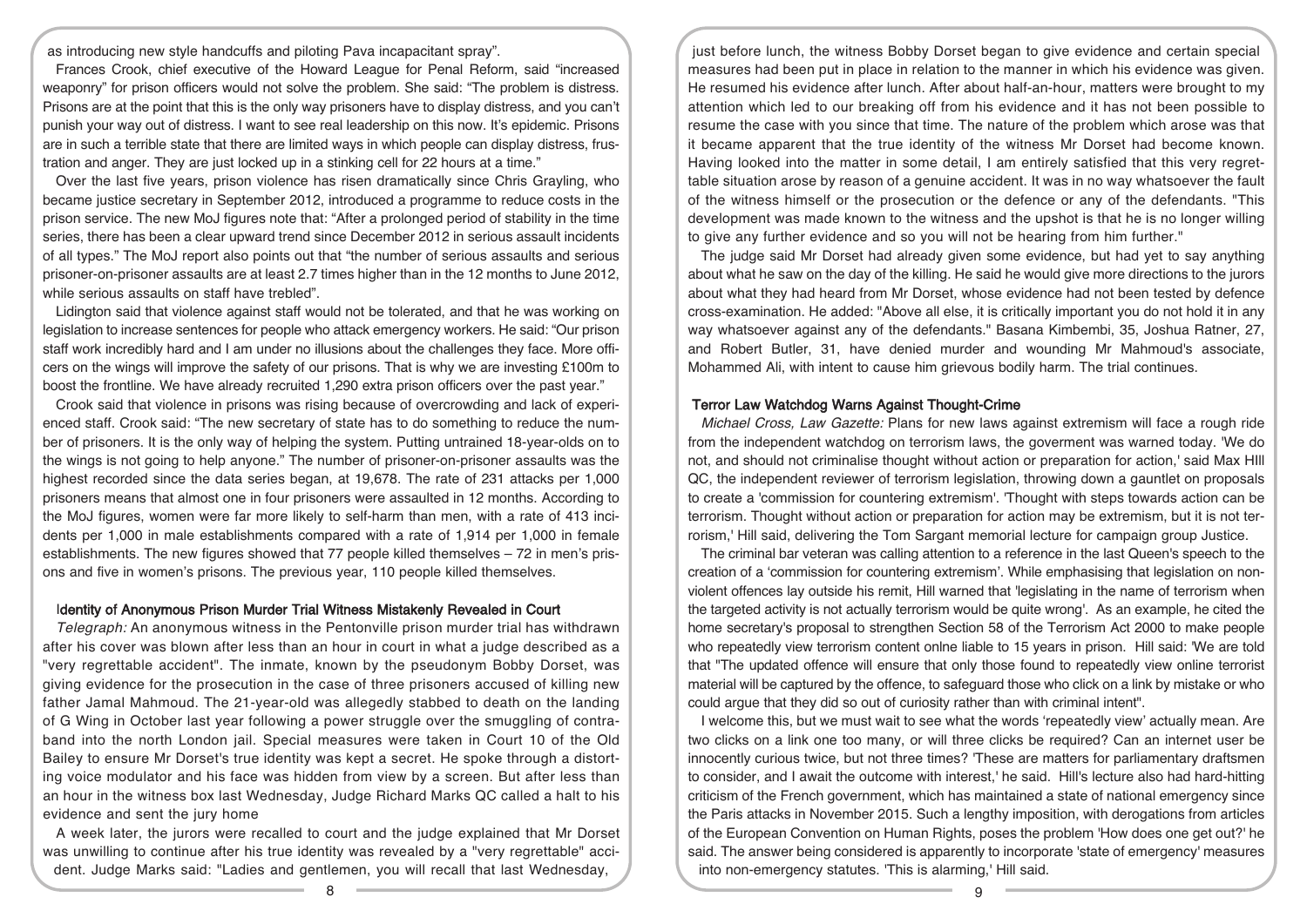## Casino Cheating Ruling Redefines Dishonesty Test

Law Gazette: A Supreme Court judgment that a professional gambler cheated his way to a £7.7m casino win could change the course of criminal trials by ruling that a 35-year-old test for dishonesty is no longer fit for use. In Ivey v Genting Casinos Ltd t/a Crockfords, the court today unanimously dismissed an appeal from Phil Ivey to recover winnings from a 2012 game of punto banco in Crockfords Club, Mayfair. Ivey admitted relying on a technique called 'edge-sorting' - spotting tiny differences in the backs of playing cards - to tilt the odds in his favour. Ivey did not touch any cards, but persuaded the croupier to rotate the most valuable cards by intimating that he was superstitious. He brought an action against the club after it refused to pay out on the grounds of cheating. He told the court that he regarded his technique as legitimate gamesmanship. Upholding a judgment from the Court of Appeal, the Supreme Court said Ivey's actions were 'positive steps' to fix the deck and therefore amounted to cheating, regardless of what he believed.

But the court went further and said that the test for determining dishonesty should also apply to criminal trials - meaning there is no requirement for a defendant to appreciate that their actions were dishonest. In judgment, the court said the two-stage test defined in 1982 R v Ghosh, has 'serious problems'. That case involved a surgeon who was convicted for receiving payments for work carried out by others. The second stage in the Ghosh test asks juries to consider whether the defendant would have realised that ordinary honest people would regard his behaviour as dishonest. Today's judgment says that does not correctly represent the law and that directions based on it should no longer be given.

The Supreme Court said that the test means that the less a defendant's standards conform to society's expectations, the less likely they are to be held criminally responsible. 'The law should not excuse those who make a mistake about contemporary standards of honesty, a purpose of the criminal law is to set acceptable standards of behaviour,' the judgment states. It adds: 'There can be no logical or principled basis for the meaning of dishonesty to differ according to whether it arises in a civil action or a criminal prosecution.' Instead, all cases should apply the civil action test - to ascertain the actual state of the individual's knowledge or belief as to the facts and then determine whether his conduct was honest or dishonest by the standards of ordinary people.

Stephen Parkinson, head of criminal litigation at London firm Kingsley Napley, said this decision was one of the most significant in a generation and would lead to more convictions in criminal trials. 'The concept of dishonesty is central to a whole range of offences, including fraud,' he said. 'For 35 years juries have been told that defendants will only be guilty if the conduct complained of was dishonest by the standards of ordinary reasonable and honest people and also that they must have realised that ordinary honest people would regard their behaviour as dishonest. The Supreme Court has now said that this second limb of the test does not represent the law and that directions based upon it ought no longer to be given by the courts.' David Corker, partner at criminal law firm Corker Binning, agreed. 'This decision fundamentally changes one of the most basic facets of criminal fraud law: the meaning of dishonesty which can solely determine when an accused is guilty or not. Often in criminal fraud cases the facts - the actions of the accused - are agreed, it all depends on whether or not he acted dishonestly.' Henceforth, he said, a prosecutor no longer has to prove that the accused had belief or knowledge of how their actions would be regarded. 'A prosecutor now need only place before the court facts of what the accused did, and thought, and invite the court to hold that he was dishonest. This is a huge shift towards an objective test of dishonesty, which is critical in fraud cases.'

#### Guildford Pub Bombings: Legal Bid to Reopen Inquests

BBC News: Lawyers have applied to a coroner to reopen the inquests of victims of the 1974 Guildford pub bombings. Five died and 65 were injured in the IRA blasts but those responsible were never prosecuted and the inquests never concluded. The wrongfully-convicted Guildford Four served 15 years before they were released. KRW Law said its clients and families of the victims needed the truth. The Surrey Coroner has not yet commented. The law firm is representing a former soldier who survived the blast at the Horse & Groom and is still suffering from PTSD, and Ann McKernan, sister of wrongly-jailed Gerry Conlon. Soldiers Ann Hamilton, 19, Caroline Slater, 18, William Forsyth, 18, and John Hunter, 17, and plasterer Paul Craig, 21, all died in the blast at the Horse & Groom on 5 October 1974. The BBC has been in contact with the victims' families and friends, but most remain too traumatised to talk publicly. After viewing inquest papers from the time, lawyers said there was no record of the original hearings being resumed.

A legal submission by KRW Law to Surrey Coroner Richard Travers said for many years the focus had been on the Guildford Four's miscarriage of justice. It said victims' families had "never been permitted" an opportunity to testify and were "merely bystanders" at the original trial and appeals.The firm claimed questions remained over the actions of police and lawyers at the time - including the original police investigation, alleged changes to evidence by prosecutors, and the police response after the IRA's Balcombe Street unit admitted in 1976 it had planted the bombs. The submission concluded: "There remains a profound belief that justice has not been done." KRW Law also pointed to the "large number" of fresh inquests in Ireland relating to the Northern Ireland conflict. It claims had the Guildford bombings happened there, it was more likely the deaths would have been subject to further investigation. The submission said: "It appears unfair to provide comprehensive public investigations into these tragic deaths and yet fail to do so for the families of the victims in Guildford."

## The Rise of Covert Recordings in Family Proceedings

Dan Beattie, Family Law: Sir James Munby, President of the Family Division of the High Court, said that covert recording had become a 'much more pressing issue' in family proceedings. In particular he highlighted the increased prevalence of recordings of children, other family members and even professionals being placed before the courts as evidence to support one party's position or to undermine the others. This is perhaps not surprising given the increased availability of recording equipment. It is very easy to purchase cheap and relatively sophisticated recording and tracking devices both online and on the high street. Of course, it is also not difficult to save 'useful' voicemail messages left on a mobile phone or recording conversations held on a mobile. Similarly, setting up a mobile phone to record a face to face conversation is relatively simple.

Further, there are other products on the market which are designed for a different purpose which can lead to, or tempt, one party to listen in. For example, there is a brand of watch, undoubtedly designed to protect children, vulnerable adults and others, that acts as a tracking device linked to a parent, guardian or carer's smartphone. It also has an SOS button the wearer can press if they find themselves in any difficulty to alert the parent etc. of the fact. However, there is also a function whereby the parent etc. can, unbeknown to the wearer of the watch, listen to the surrounding environment of the wearer. Again, this may be a sensible protective measure some people wish to utilise but one can see how such a function may be 'useful' to a party wishing to record or listen in where they would not otherwise be able to.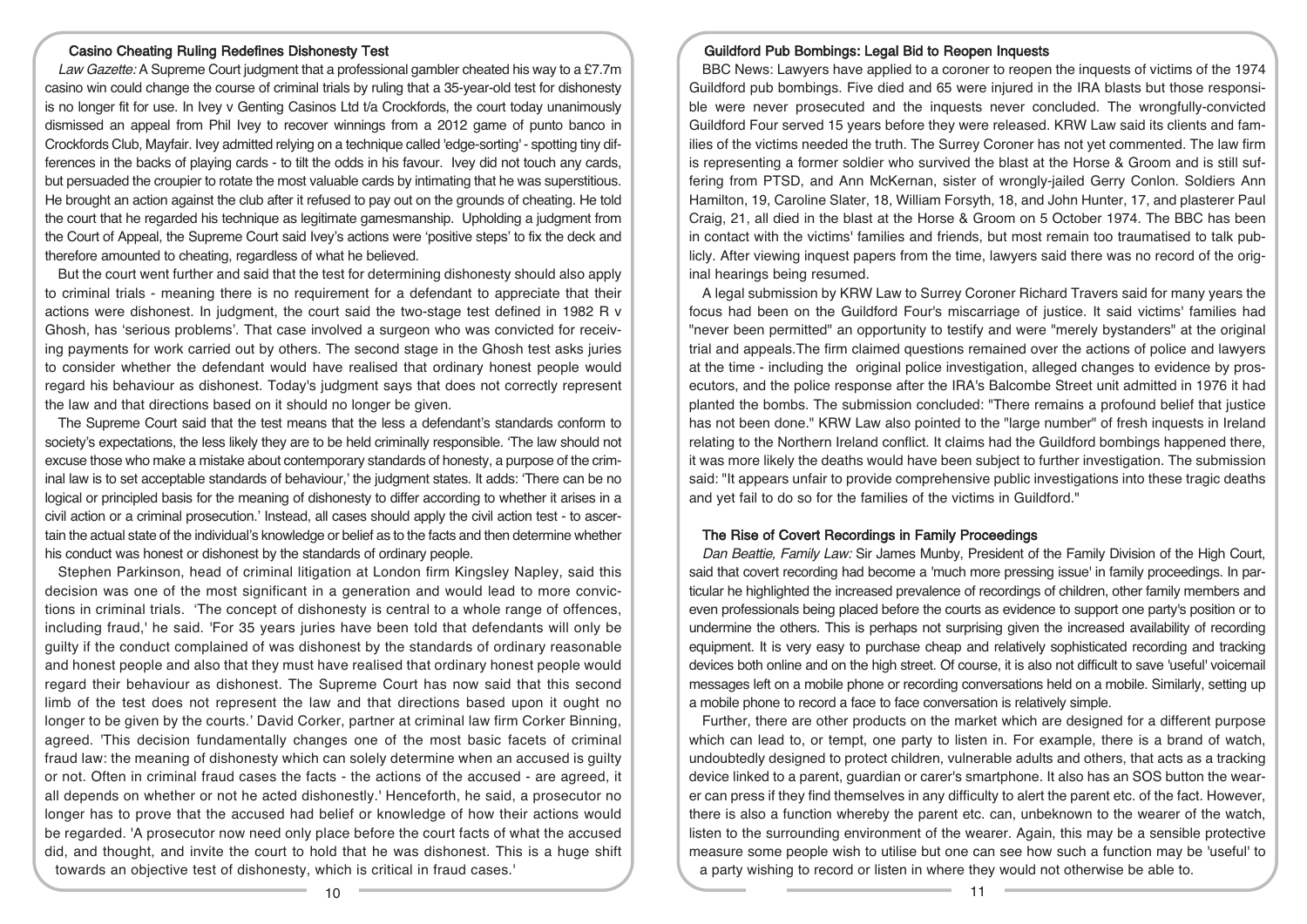This type of evidence is admissible in proceedings, although a judge has the power to exclude it under FPR r.22.1. In the context of proceedings involving children, often the evidence will be allowed as the recordings may be relevant to issues relating to a child's welfare and/or be helpful to a Judge when considering the wider context of a matter.

Last year I highlighted the case of M v F (covert recording of children) [2016] EWFC 29 in which a father and his partner made extensive covert recordings of the child involved, going to such lengths as sewing recording devices into the child's clothing. The transcripts produced for the court ran to in excess of 100 pages. Jackson J (as he then was) stated at the outset of his judgment in that case that 'It is almost always likely to be wrong for a recording device to be placed on a child for the purpose of gathering evidence in family proceedings…This should hardly need saying', concluding that 'experience suggests that such activities normally say more about the recorder that the recorded'.

There is surprisingly little authority or judicial guidance on this issue. Indeed, Sir James Munby referred to the courts having to 'grapple' with the legal and procedural issues such recordings involve. For example, faced with a transcript or audio of a recording, a judge will have to satisfy themselves that the evidence is relevant to the issues, has not been edited and that the voices are of those of the persons they are claimed to be. It is therefore a very difficult topic to provide comprehensive guidance about.

Jackson J's warning goes some way in respect of children proceedings; in that case the judge made a Child Arrangements Order that the child would live with the mother and the father was ordered to meet the costs the mother had incurred dealing with the covert recordings. Clear guidance or a Practice Direction from the President setting out such risks for a party seeking to rely on such evidence may go some way to prevent a potential flood of litigants producing hours of potentially irrelevant recordings, or ones that in fact have the opposite effect to that desired.

#### Government Reportedly Planning to Allow Half a Dozen UK Prisoners to Vote

Haroon Siddique, Guardian: The UK government is reportedly to scrap its blanket ban on prisoners being allowed to vote, 12 years after the European court of human rights ruled that it was unlawful. Britain has ignored a series of judgments by European courts since 2005, maintaining that it is a matter for parliament to decide. But the government is planning to end its long-running defiance by allowing prisoners serving a sentence of less than a year who are let out on day release to be allowed to go home to vote, according to the Sunday Times. The newspaper said the decision had been made by David Lidington, the justice secretary, who circulated plans to ministers last week. The paper said it would affect hundreds of prisoners and quoted a senior government source as saying: "This will only apply to a small number of people who remain on the electoral roll and are let out on day release. These are not murderers and rapists but prisoners who are serving less than a year who remain on the electoral roll. No one will be allowed to register to vote if they are still behind bars." Responding to the report, the Ministry of Justice's statement left open the possibility of prisoners on day release being allowed to vote. A spokeswoman said: "We do not comment on speculation. Our policy on prisoner voting is well established: it remains a matter for the UK to determine, and offenders in prison cannot vote."

Any weakening of the blanket ban is likely to leave many MPs dismayed. When the government proposed legislation to restrict the voting ban in 2011 MPs voted overwhelmingly by 234 to 22 in favour of a cross-party motion that said parliament should decide on such an important issue. David Cameron, who defied the European judgements as prime minister, said the idea of prisoners being given the right to vote made him feel "physically sick". The

ban on prisoners' voting was challenged John Hirst, who, in 2005, while serving a life sentence for manslaughter, won a case in the grand chamber of the ECHR in Strasbourg with a ruling that a blanket ban on voting was contrary to article 3, protocol 1 of the European convention on human rights, which guarantees the right to free and fair elections. The exact parameters of what would be deemed acceptable remain unclear, but, in 2015, the European court of justice ruled that it was lawful for countries to impose a voting ban on prisoners convicted of serious crimes. The European Union's highest court ruled that the ban on French convicted murderer Thierry Delvigne taking part in the European elections did not represent a breach of the EU charter of fundamental rights but was proportionate "in so far as it takes into account the nature and gravity of the criminal offence committed and the duration of the penalty".

The same year, the ECHR ruled that the blanket ban breached the rights of 1,015 Britons behind bars who had brought claims but said that they were not entitled to compensation or their legal costs. Britain is the only western European country with a blanket ban on prisoner voting with only Armenia, Bulgaria, Estonia, Georgia, Hungary and Russia in the Council of Europe imposing similar restrictions. Shadow home secretary Diane Abbott told BBC One's Andrew Marr Show: "The European court of human rights has been saying for some years that we can't stop all prisoners having the vote and the Labour Party believes that … in the end, we have to support the position of the European court of human rights."

## Darren Green V- (1) Parole Board (2) Secretary of State for Justice

The Applicant and the defendants were not present and was not represented. The claimant is a serving prisoner in HMP Grendon. On 13th July 2012 he pleaded guilty at the Crown Court in Taunton to an offence of wounding with intent contrary to s.18 of the Offences against the Person Act 1861. He was sentenced to imprisonment for public protection with a minimum term of five years. On 10th August 2012 the sentence was amended under the slip rule and replaced with a minimum term of three years and six months less 38 days spent on pre-trial remand.

That minimum term expired on 5th December 2015. On 6th June 2016 the claimant was due to appear before the Parole Board, but the hearing was deferred on the direction of the Parole Board so that a psychological report could be obtained. On 30th November 2016 the claimant did appear in front of the Parole Board at an oral hearing to consider his release or removal to an open prison. The Parole Board informed the claimant by letter dated 5th December 2016 that they would not order his release and directed that he continue to be confined. Further, they did not recommend that he be transferred to open conditions. On 23rd December 2016 the claimant was informed by letter from the National Offender Management Service that his review period had been set at 18 months. The claimant now seeks judicial review of the decision of the first defendant not to recommend the claimant for transfer to open conditions and of the decision by the Secretary of State for Justice (the second defendant) to set a period of 18 months before the claimant's next parole review.

In relation to the decision by the Parole Board not to transfer the claimant to open conditions, the law is as follows. In April 2015 the Secretary of State for Justice issued directions under the power in the Criminal Justice Act 2003 s.239(6) relating to the transfer of indeterminate-sentence prisoners to open conditions. The directions provided that a move to open conditions should be based on a balanced assessment of risk and benefits. They specify that the Parole Board must take the following main factors into account when evaluating the risks of transfer against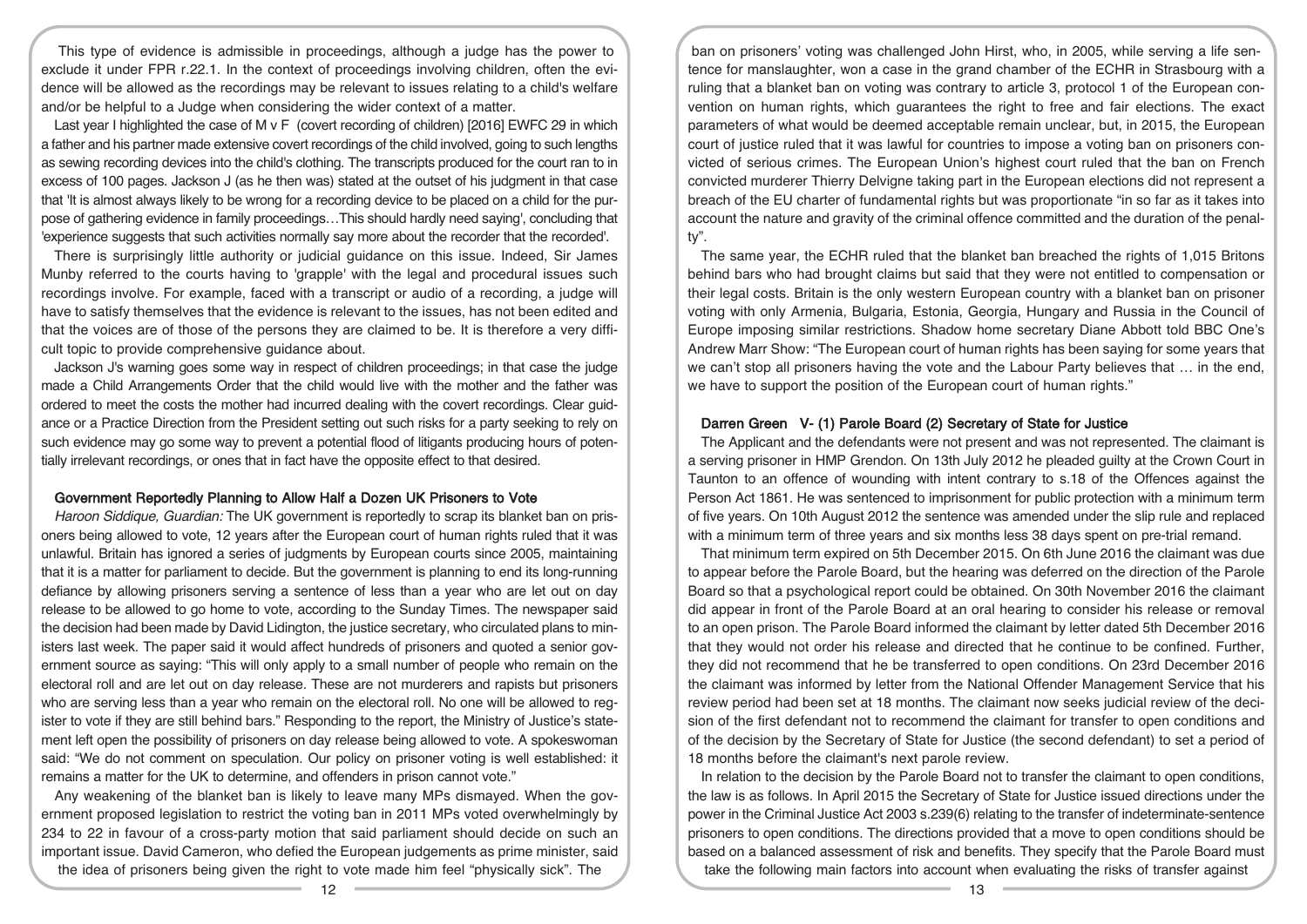the benefits: "(a) the extent to which the ISP has made sufficient progress during the sentence in addressing and reducing risk to a level consistent with protecting the public from harm, in circumstances where the ISP in open conditions may be in the community, unsupervised, under licensed temporary release; (b) the extent to which the ISP is likely to comply with the conditions of any such form of temporary release (should the authorities in the open prison assess him as suitable for temporary release); (c) the extent to which the ISP is considered trustworthy enough not to abscond; and (d) the extent to which the ISP is likely to derive benefit from being able to address areas of concern and to be tested in the open conditions environment such as to suggest that a transfer to open conditions is worthwhile at that stage."

The first defendant's duty to follow these directions has been considered in a number of authorities: R (On the Application of Gordon) v Parole Board [2000] 1 PLR 275, R (On the Application of Hill) v Parole Board [2012] EWHC 809 (Admin), R (Rowe) v Parole Board [2013] EWHC 3838 (Admin). The clear principle from these cases is that the first defendant is required to undertake a balancing exercise between risk and benefit when assessing suitability for transfer to open conditions, and the failure to do so is an error rendering any decision unlawful. In Gordon, Smith J said at para.38 that "it is not incumbent upon the Board to set out its thought processes in detail or to mention every factor they have taken into account. However, in my judgment the balancing exercise they are required to carry out is so fundamental to the decision-making process that they should make it plain that this has been done and to state broadly which factor they have taken into account". In Rowe, King J said at para.60: "The failure to balance those benefits against the Board's assessment of the extent to which the claimant had made sufficient progress during sentence in addressing and reducing risk to a level consistent with protecting the public from harm is, in my judgment, fatal to the legitimacy of this decision."

The claimant has made the following submissions. Mr Hutcheon submitted that the first defendant erred in law by failing to follow the directions, by not carrying out the balancing exercise between risk and benefit. He said that the first defendant had the benefit of evidence from three experts, all of whom recommended that the claimant be transferred to open conditions, acknowledging the level of risk and listing a number of benefits. Mary Haley provided a comprehensive report entitled "Democratic Therapeutic Community Report", which addressed the various risks relating to anti-social attitudes, coping and problem solving, relationship skills and emotional management, and balanced the benefits of moving to open conditions. She concluded: "He is now ready for open conditions and it would be a positive move for him to be transferred when possible." Sara Hillier of the National Probation Service reported: " Mr Green remains ready for progression from closed conditions to open conditions. This will provide Mr Green with the opportunity to consolidate his learning in a less secure environment. By transferring to open conditions, Mr Green will be able to undertake ROTL's and have a controlled reintegration back into the community ... Mr Green will also be able to establish what support in terms of alcohol support and emotional support is available to him, looking at how [to access it]. It will also allow him to look at where he would like to resettle in more detail, beginning to found out what accommodation is available and develop a very robust resettlement plan in conjunction with me. Whilst at this time I am not able to recommend release, in my assessment Mr Green is ready for progression to open conditions."

Sarah Taylor, a forensic psychologist, reported: "It is my opinion that a period in open conditions will be helpful for Mr. Green to consolidate his skills and learning in order to take the first steps towards building a life in the community. In addition to this, it will give him the

opportunity to practise his new skills in a less supported and structured environment where he has more freedom but still has some supervision and for those managing him to assess how well he is able to manage himself when interacting with the wider community."

Mr Hutcheon submitted that the first defendant is entitled to form their own view and is not obliged to follow the recommendation of these experts. However, before deciding not to transfer the claimant to open conditions it must undertake a balancing exercise specifying what the risks and the benefits are and explaining why the risks outweigh the benefits. In this case, he said, they failed to do this. The letter explaining their decision dated 5th December 2016 started by referring to a balancing exercise but then concentrated on the risk. They were clearly focused on whether or not to release the claimant and paid scant attention to the different exercise of assessing suitability for transfer to open conditions.

The second decision was by the Secretary of State to set a period of 18 months for review. The law relating to this is that when ISPs reach their tariff their continued detention must be reviewed at regular intervals. In Betteridge v United Kingdom [2013] ECHR 1497 the European Court of Human Rights determined that those held in detention under a sentence of IPP must be reviewed at regular intervals as their detention is justified on the basis of considerations of dangerousness which are susceptible to change over time. Failure to review regularly would be a breach of ECHR Art. 5(4). In R (Loch) v Secretary of State for Justice [2008] EWHC 2485 (Admin), Stadlen J said at paragraph 44: "44. The additional guidance to be derived from the judgment of the Court of Appeal in Murray [that is Murray v Parole Board [2004] PLR 175] would thus appear to be that in considering whether in any particular case the gap between reviews is reasonable and thus compliant with the Art 5(4) requirement for a speedy decision, while there is no formal presumption that an interval of more than a year is unreasonable and non-compliant, the court should approach the question on the basis that where there is an interval of more than a year it is generally for the decision-maker to show by reference to the particular facts of the case that it is reasonable and thus compliant with Art.5(4)."

Mr Hutcheon on behalf of the claimant submitted that 18 months was much longer than the review period needed to be in the context of the progress made by and the reports made on the claimant. In any event he submitted that the second defendant did not discharge the burden upon them to show by reference to any particular facts that 18 months was reasonable and thus compliant with Art.5(4). The second defendant's letter dated 23rd December 2016 listed matters to be addressed for the next review but did not explain why they should take more than 12 months.

In my judgment, the first defendant's decision letter dated 5th December 2016 does not demonstrate that the panel carried out the balancing exercise required when considering whether the claimant was suitable for open conditions. There is passing reference at the start of the letter to the requirement for a balancing exercise (that is para.2) but the thrust of the letter deals with the risk associated with release. There is no discussion of the benefits of transfer to open conditions and the decision not to transfer is tagged on the end of para.8.7 dealing with the decision not to release.

In relation to the second defendant, they indicated on 1st August 2017 after permission for judicial review was granted that they did not intend to contest these proceedings. However, it is clear that in their letter dated 23rd December 2016 setting a further review at 18 months, they did not show by reference to the particular facts of the case that it was reasonable and thus compliant with Art.5(4).

For the reasons I have given, I make the following orders. The first defendant's decision to refuse to transfer the claimant to open conditions is quashed. The request to be transferred to open conditions is remitted for fresh consideration by the Parole Board. Secondly, the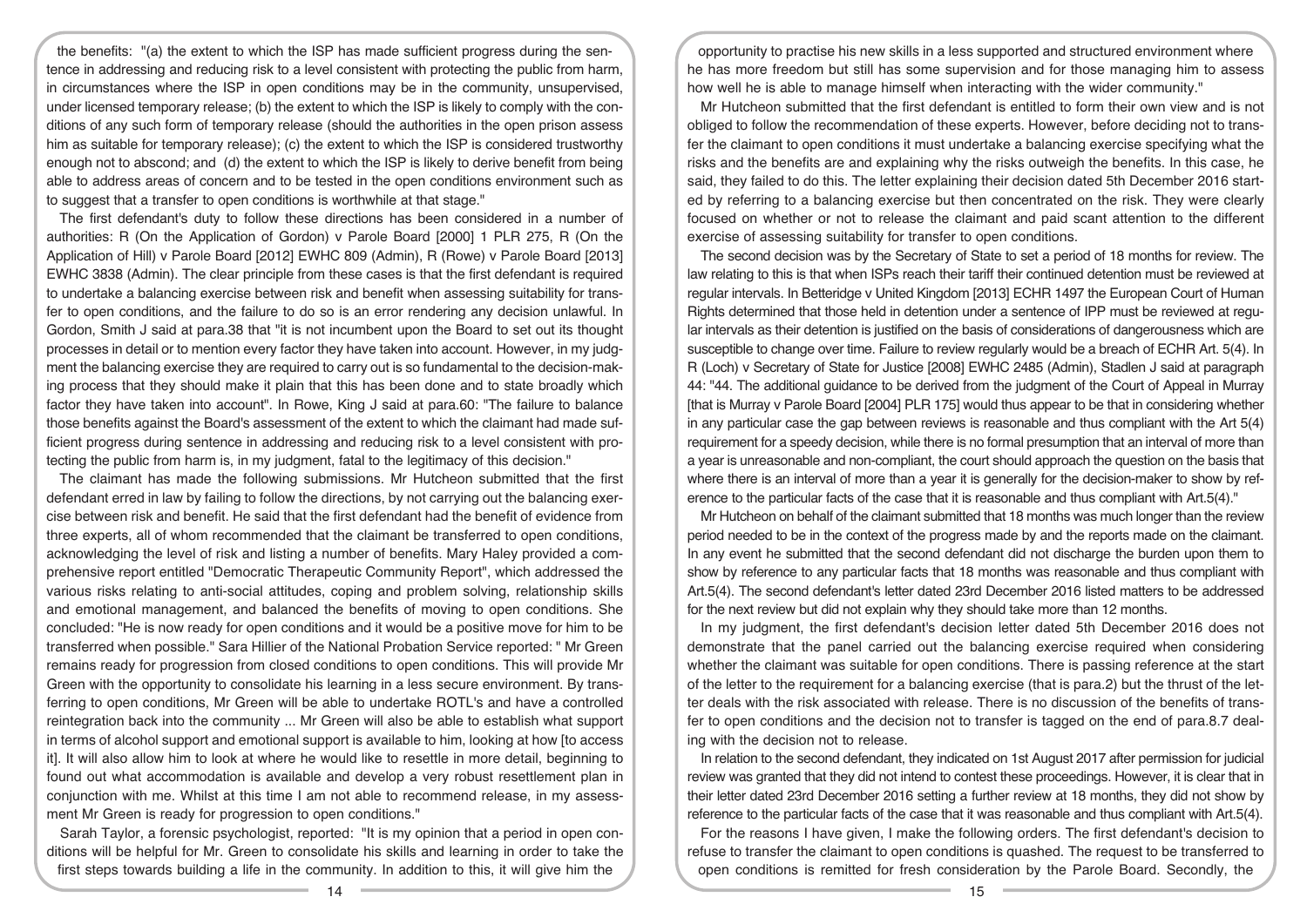Parole Board is to hold a further oral hearing to consider transfer to open conditions by no later than 15th December 2017. Finally, the second defendant's decision that a further hearing should take place in 18 months falls away because of the orders above. Nevertheless, in the context of this case 18 months was unreasonable.

I finally turn to costs. It is established law that costs should not be awarded against an inferior court or tribunal except whether there was a flagrant instance of improper behaviour or when the inferior court or tribunal unreasonably declined or neglected to sign a consent order disposing of the proceedings, and that is per Brooke LJ in Davis v HM Deputy Coroner for Birmingham [2004] EWCA (Civ) 207.

Mr Hutcheon submits that in this case the outcome was so clear, particularly after permission was granted, that the first defendant's refusal to sign a consent order was unreasonable. I disagree. The Parole Board's litigation strategy is to adopt a neutral position and not to actively defend a matter should it proceed to judicial review. That is a perfectly proper position. It would be perverse to order costs solely on the basis that the claimant submits that he has a strong case. I therefore make no order for costs against the first defendant. Costs are awarded against the second defendant insofar as they relate to the second defendant, and there is to be a detailed assessment of the claimant's legal aid costs.

## Systemic Failures in Relation to Suicide/Self Harm Management in G4s Run Prison

On Friday 20th October 2017, the jury at the inquest into the death of Jagjeet Samra returned a critical narrative conclusion identifying crucial failures by G4S prison authorities and staff. 36-yearold Jagjeet was found hanging in his cell on 26 May 2016 in HMP Parc – a prison run by G4S. Jagjeet was subject to suicide and self- harm management in the prison and was required to be observed every half an hour. This was conducted by a live CCTV camera which was displayed in the SCU office. On the night of 25th May 2016, Jagjeet was able to take his own life by using a ligature point in a blind spot within his cell which was not visible on the CCTV camera. The officer on duty that night had recorded in the observation record that Jagjeet was completing a jigsaw puzzle at the three observations from 10.30pm onwards. In fact, the CCTV subsequently showed that Jagjeet was not visible at all on the camera at any of these checks. He was not visible on the CCTV camera for a period of over two hours, without any check of his cell being conducted. When the officer finally did decide to conduct a check, which was prompted by hearing a bang, it took approximately thirty minutes for another officer to join him in order for them to enter the cell. On entry, Jagjeet was found hanging. The jury found that his observations were 'inadequate' and 'conducted contrary to policy' and that it was inappropriate that assistance was not requested sooner. Since Jagjeet's death the Prison Officer who was responsible for the observations has been dismissed. Strikingly, the jury also identified systemic failures in the overseeing of the suicide and self-harm management system by the G4S prison allowed for the individual failure to make adequate observations of Jagjeet. A senior member of management from the G4S prison accepted that there was no system of "spot checking" officers observations to monitor that individuals were conducting their observations correctly. Following representations made by the family, the Coroner agreed to write to the Ministry of Justice and G4S to raise concerns regarding staffing levels and cell design.

Mandeep Samra, the brother of Jagjeet, said: "On behalf of the Samra family I would like to start of by saying Jagjeet was a loving and generous young man and had the potential to be someone. Unfortunately he got caught in the wrong crowd which led him into prison. However, he did not deserve to be treated the way he was at HMP Parc. The two week inquest highlighted many sys-

tematic failures on behalf of HMP Parc. Some including failure to carry out observations and monitor CCTV Cameras within the Safer Custody Unit to ensure my brother could be seen. He was a vulnerable individual at risk of self-harm and required twice hourly observations but it was evident this task was not carried out for over two hours. Only one member of staff is on duty during the night within the Safer Custody Unit. This led to delays in opening the door to my brothers cell when the guard realised he was not in sight of the camera. The time waiting for assistance could be the difference between life and death. Management at HMP Parc had no process in checking the reliability of the observations carried out by staff. For example spot checks are not carried out to check the written observations against CCTV recordings. This would have left the night officer to not undertake his hourly checks correctly and log in false timings and information. If these points had been undertaken back in May 2016 it could have possibly prevented Jagjeets death".

Selen Cavcav, senior caseworker from INQUEST said: "The jury's conclusion in Jagjeet's inquest, once again brings scrutiny to private companies who continue to fail to provide basic care for prisoners who are in crisis. We hope that the systemic failures which have been identified by the jury do not gather dust and that proper action is taken on the ground to prevent future deaths" INQUEST has been working with Jagjeet's family since July 2016. The family is represented by Catherine Oborne of Garden Court Chambers and Matt Foot of Birnberg Peirce & Partners.

#### Latest Inquest Into Prisoner Death At HMP Winchester Finds More Failings

INQUEST: The jury at the inquest into the death of a 27-year-old man from Hayling Island in Hampshire at HMP Winchester has concluded that the prison's failure to instigate appropriate self-harm support measures contributed to his death, citing widespread insufficient and inadequate training and a lack of accountability in the training of agency staff. The jury said that staff's failure to open an Assessment, Care in Custody and Teamwork (ACCT) document - a procedure used across the Prison Service to assist in understanding the triggers for suicide or self-harm and help provide support - contributed to the death of Sean Plumstead.

Father of two, Sean, was found hanging in his cell by his cell mate during the evening of 15 September 2016. The cell's emergency bell cell had been pressed at 18.39 and staff took over 10 minutes to respond; the prison admitted it was a failing that this had not been answered within the required five minutes. Sean was transferred to hospital and subsequently died on 18 September, less than a month before he was due to be released. The jury found that prison staff's failure to attend Sean's cell within five minutes of the bell being pressed possibly contributed to his death. They commented that the emergency cell bell system was not fit for purpose.

Sean, who was described by prison staff as a model prisoner, worked in the prison's Clothing Exchange Store under the supervision of two staff members. Approximately, two days prior to his hanging, Sean had asked one of the staff members what the best way to commit suicide was, but the staff member failed to record or report this, passing it off as 'banter'. He also described Sean as having been unusually distracted at work and making mistakes on 15 September which was unlike him. The inquest heard that neither of the staff members supervising Sean's work were prison officers, they were provided by the private facilities management company, Carillon. Neither staff member had received ACCT training. One of these members of staff explained when giving evidence that, as of October 2017, he had still not attended an ACCT training course. The other staff member, who received the training just two months ago, said that he would have started ACCT procedures for Sean had he been trained, which would have triggered support being provided to Sean.